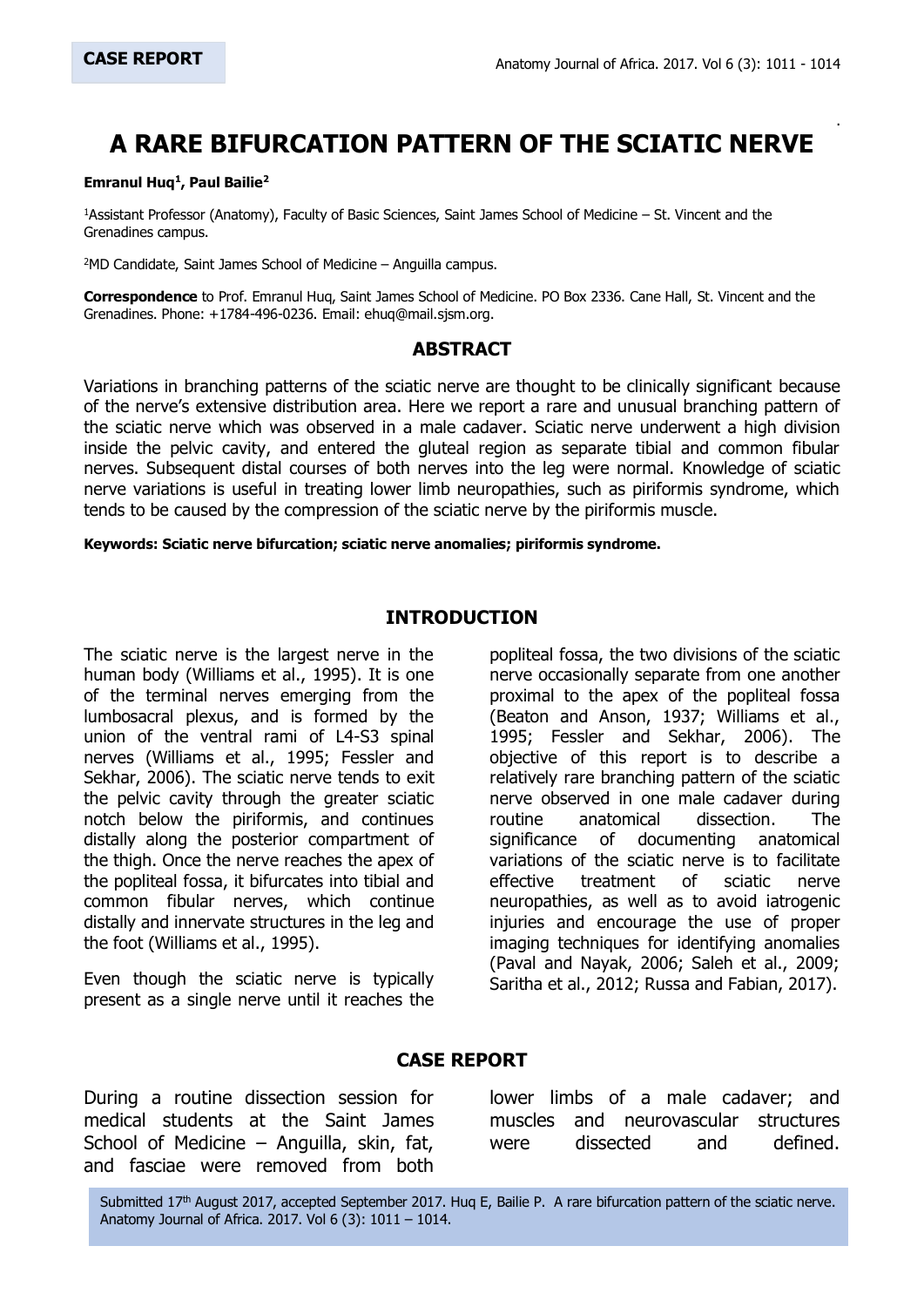In the course of dissection, an anomaly was noticed in the right lower limb. Two nerves, as opposed to a single sciatic nerve, were observed along the entire length of the posterior thigh (Figure 1). The nerves were followed proximally into the gluteal region, where the common fibular nerve was seen to be emerging inferior to the piriformis muscle (Figure 1), which is the typical anatomical location for the exit of the sciatic nerve from the pelvic cavity (Williams et al., 1995). The tibial nerve, on the other hand, emerged inferior to the superior gemellus muscle (Figure 1). When the nerves were traced farther proximally into the pelvic cavity, it was observed that the ventral rami of spinal nerves L4-S3 had combined to form the sciatic nerve with an approximate

length of 3 cm (Figure 2), which had subsequently divided into tibial and common fibular branches, and entered the gluteal region as such (instead of as a single sciatic nerve) (Figure 1).

When the tibial and common fibular nerves were followed distally along the posterior compartment of the right thigh, the latter was seen to enter the leg by passing deep to the tendon of the biceps femoris muscle, while the former entered the leg between the two heads of the gastrocnemius muscle (Figure 1). Thus, distal courses of both nerves appeared to have followed their standard patterns (Williams et al., 1995).



**Figure 1:** Courses of tibial and common fibular nerves in posterior compartment of right thigh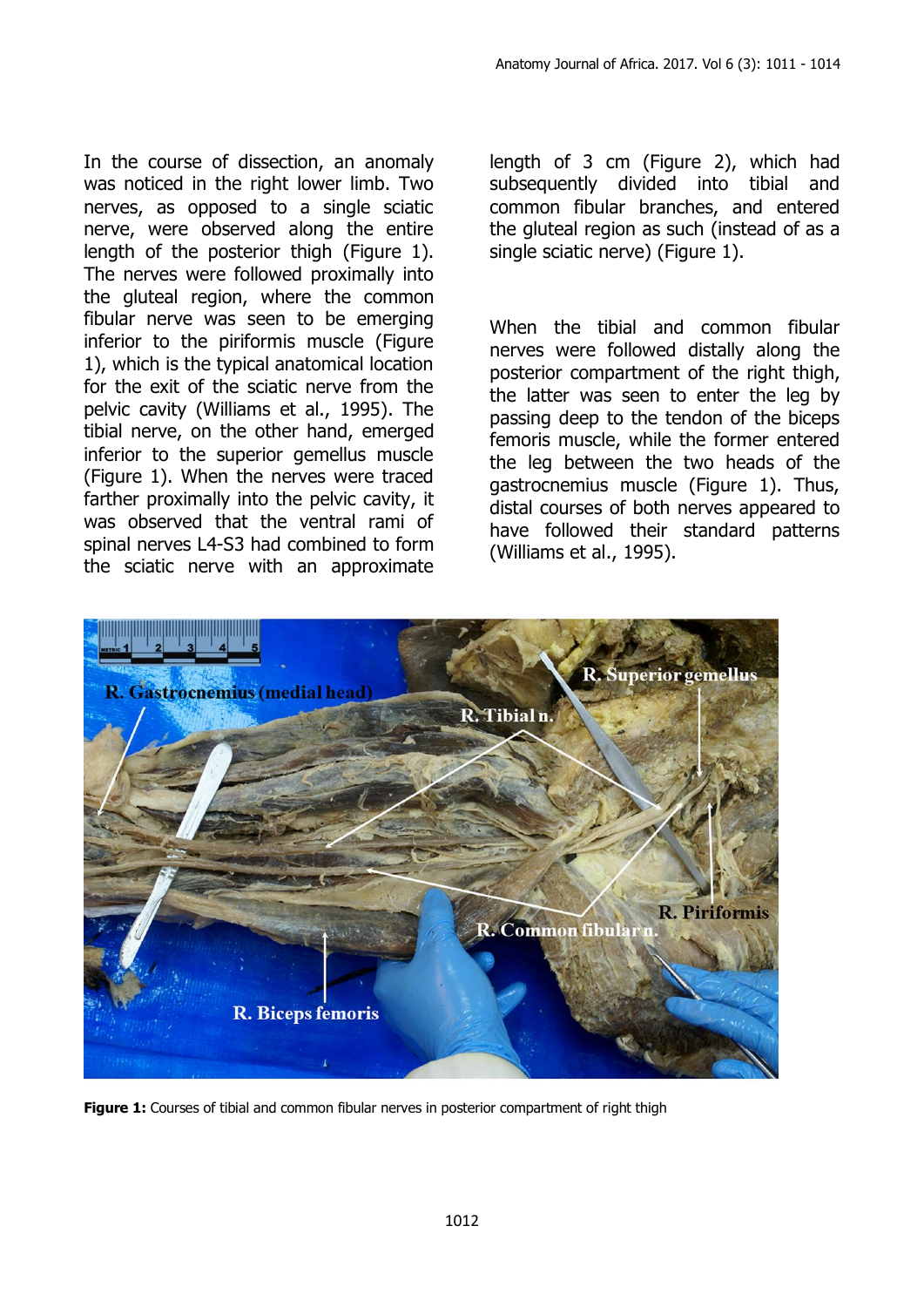

**Figure 2:** Formation of the main trunk of the right sciatic nerve by ventral rami of L4-S3 spinal nerves.

## **DISCUSSION**

The current presentation of the anomalous branching pattern of the sciatic nerve is not included in Beaton and Anson's (1937) standard classification of sciatic nerve anomalies. A survey of the available literature shows a number of cases of sciatic nerve bifurcation pattern similar to the one reported here (e.g., Babinski et al., 2003; Mas et al., 2003; Paval and Nayak, 2006; Ogeng'o et al., 2011). Since the sciatic nerve itself had been observed inside the pelvic cavity, it appears that the current case may be best described as that of an unusual length-reduction and high division of the nerve. The importance of documentation of such anomalies is to advance the scientific knowledge and understanding of anatomical structures and their functions. For example, piriformis syndrome is a neuropathy which is believed to be caused by an irritation of the sciatic nerve due to spastic contraction, hypertrophy, or atrophy and tightness of the piriformis muscle, or secondary adhesion of the sciatic nerve to the piriformis muscle and

surrounding tissue (Stewart, 1993; Filler et al., 2005). Individuals with piriformis syndrome typically present with buttock pain that may or may not radiate along the posterior thigh (Stewart, 1993); although numbness or muscle weakness is rarely reported (Filler et al., 2005). It may be speculated that in case of piriformis syndrome in individuals with the particular anomaly of the sciatic nerve reported here (emergence of the common fibular neve inferior to the piriformis), patients would be more likely to experience pain in the distribution areas of the common fibular nerve, e.g., anterior and lateral compartments of the leg and dorsal compartment of the foot (Fessler and Sekhar, 2006), as opposed to along the entire posterior compartment of the lower limb. Similarly, an entrapment or compression of the tibial nerve by the superior gemellus muscle (as reported here) would be expected to produce pain in the distribution areas of the tibial nerve.